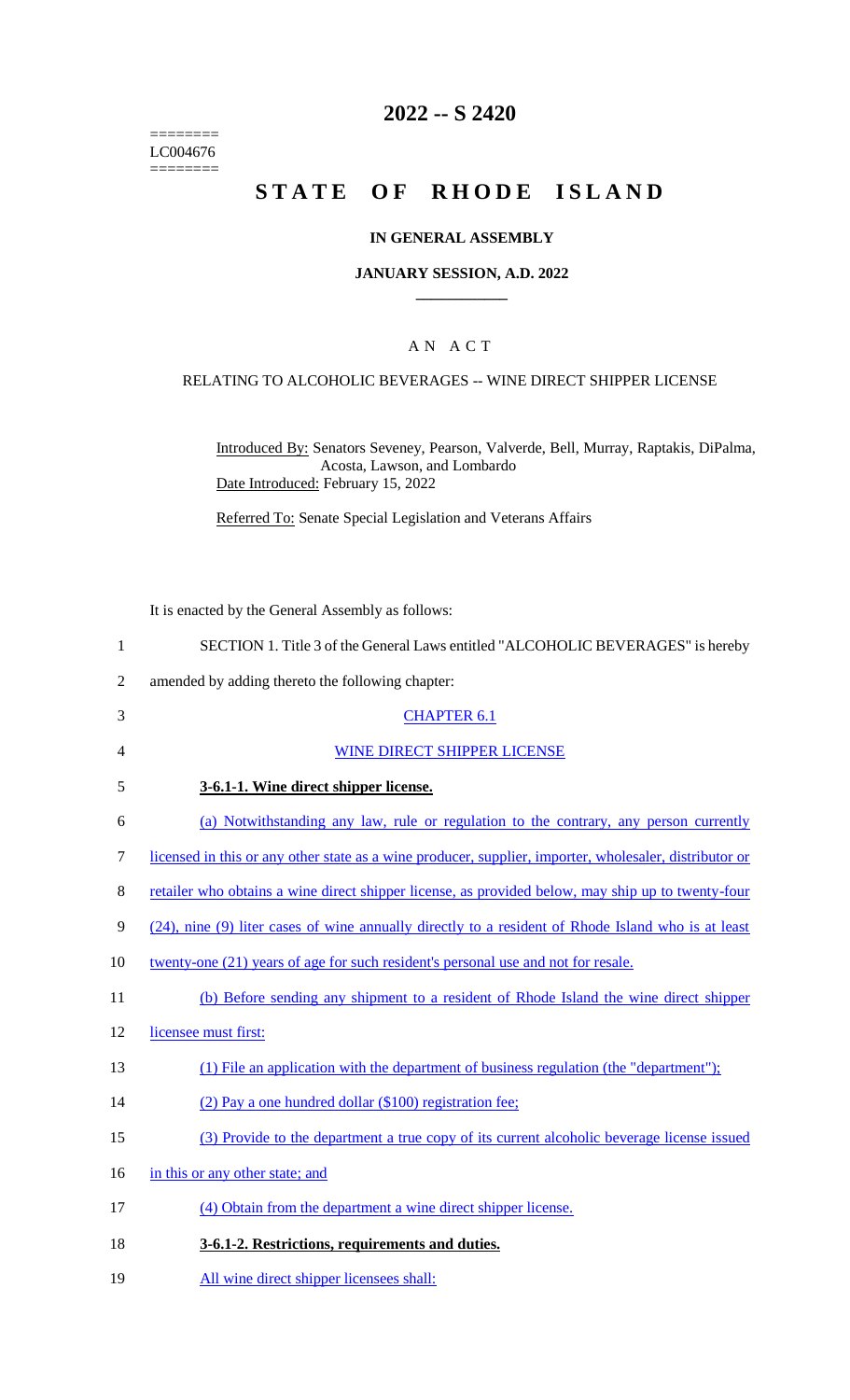(1) Not exceed the shipment of twenty-four (24), nine (9) liter cases of wine annually to any person for their personal use and not for resale; (2) Not ship to any address in an area identified by the department as a "dry" or local option area; (3) Ensure that all containers of wine shipped directly to a resident in this state are conspicuously labeled with the words "CONTAINS ALCOHOL SIGNATURE OF PERSON AGE 7 21 OR OLDER REQUIRED FOR DELIVERY"; (4) If located outside of this state, report to the department annually the total amount of wine shipped into the state the preceding calendar year; (5) If located outside of this state, annually pay to the division of taxation all sales taxes 11 and excise taxes due on sales to residents of Rhode Island in the preceding calendar year, the amount of such taxes to be calculated as if the sale were in Rhode Island at the location where 13 delivery is made; (6) If located within this state, provide the division of taxation any additional information deemed necessary beyond that already required for retail sales from the winery tasting room to 16 ensure compliance with this section; (7) Permit the department or the division of taxation to perform an audit of the wine direct 18 shipper licensees' records upon request; and (8) Be deemed to have consented to the jurisdiction of the department or any other state agency and the Rhode Island courts concerning enforcement of this section and any related laws, 21 rules or regulations. **3-6.1-3. License renewal.** The wine direct shipper licensee may annually renew its license with the department by 24 paying a fifty dollar (\$50.00) renewal fee and providing the department a true copy of its current alcoholic beverage license issued by this or any other state. **3-6.1-4. Promulgation of rules and regulations.** The department and the division of taxation may promulgate rules and regulations to effectuate the purposes of this law. **3-6.1-5. Suspension or revocation of licenses.** The department may enforce the requirements of this chapter by administrative proceedings to suspend or revoke a wine direct shipper license, and the department may accept 32 payment of an offer in compromise in lieu of suspension, such payments to be determined by rules promulgated by the department. **3-6.1-6. Penalties for violations.**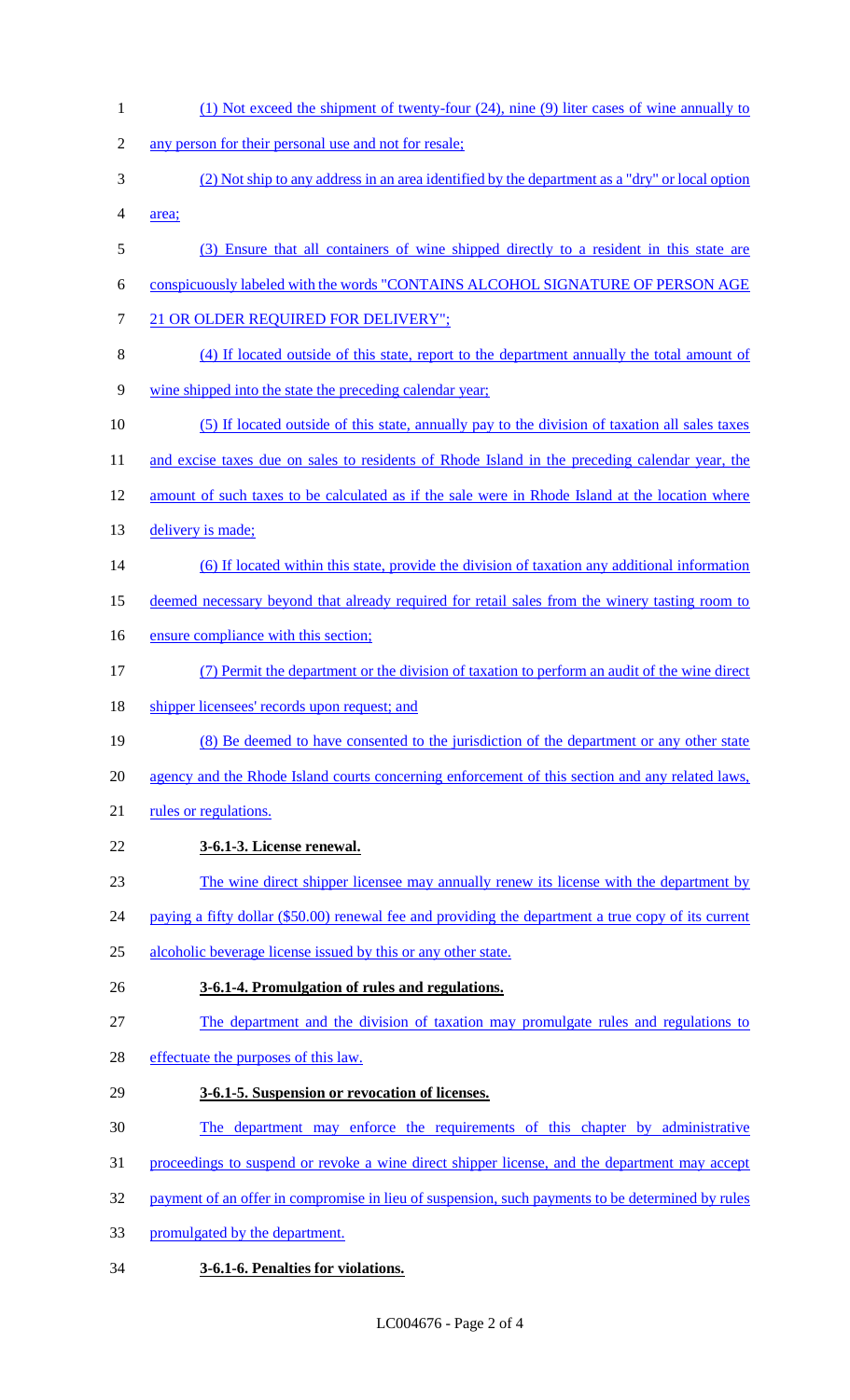- 1 Shipments of wine direct to consumers in Rhode Island from persons who do not possess
- 2 a current wine direct shipper license from the department are prohibited. Any person who
- 3 knowingly makes, participates in, transports, imports or receives such a shipment is guilty of a
- 4 misdemeanor punishable by a fine up to and including one thousand dollars (\$1,000) and/or
- 5 imprisonment for a period of up to one year. Without limitation on any punishment or remedy,
- 6 criminal or civil, any person who knowingly makes, participates in, transports, imports or receives
- 7 such a shipment commits an unfair trade practice.
- 8 SECTION 2. This act shall take effect upon passage.

======== LC004676 ========